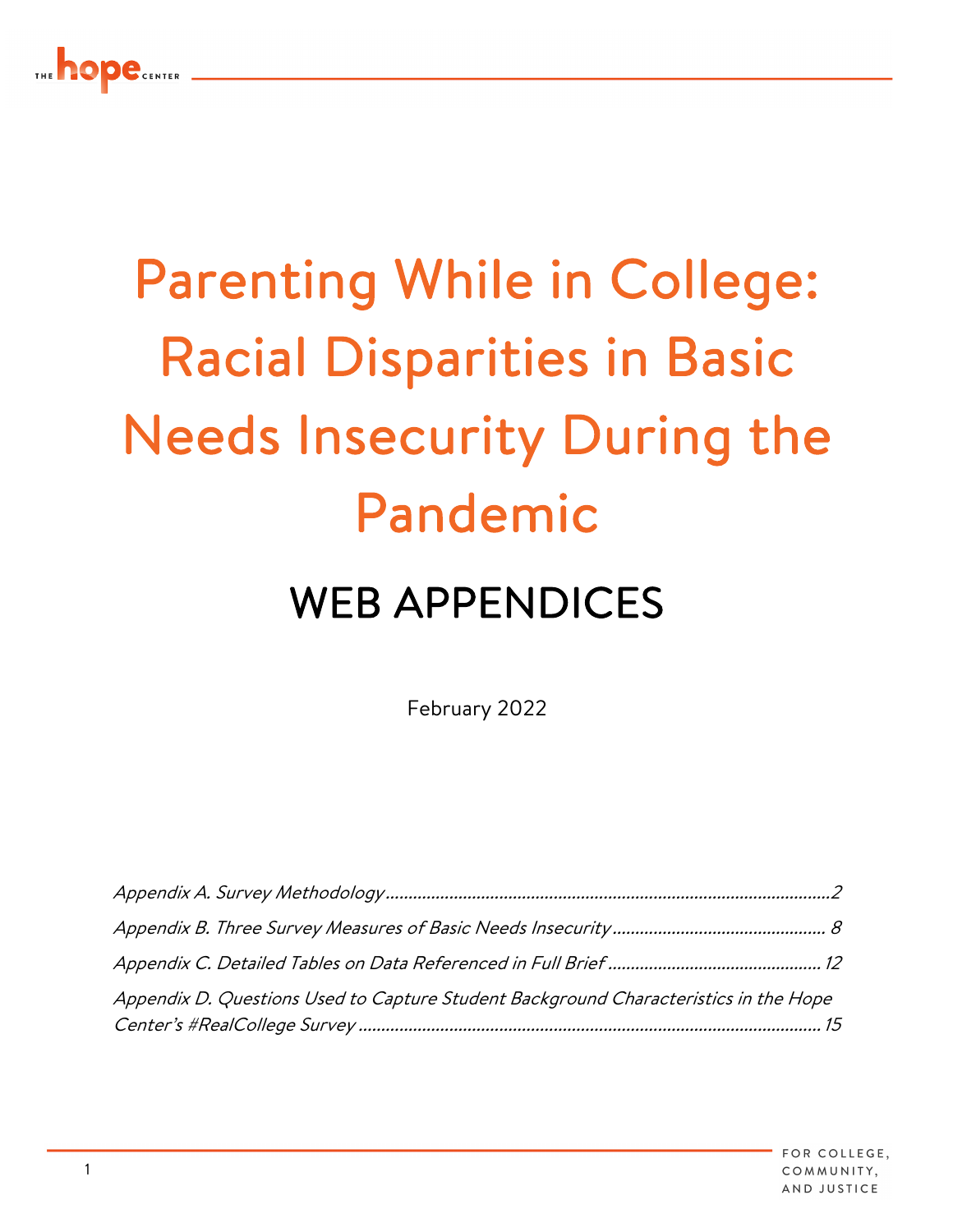

### Appendix A. Survey Methodology

#### SURVEY ELIGIBILITY AND PARTICIPATING COLLEGES

Together with administrators, the Hope Center fielded this survey at all participating colleges. Each institution agreed to administer an online survey in the fall. To boost response rates, a limited number of \$100 incentives were offered to randomly selected survey participants at each college. Additionally, incentives valued at \$150 were offered to 133 parenting students randomly selected across all participating colleges. Institution staff sent a series of invitations and follow-up reminders to all enrolled students encouraging them to participate.

The Hope Center provided the email invitation language as well as hosted the survey as shown below. Upon opening the survey, students were presented with a consent form in compliance with Institutional Review Board standards. To take the survey, the student had to click continue as a record of consent and complete a minimum of the first page of the survey. Participating colleges were asked to use only the provided invitation language to ensure consistency across colleges. In order to boost survey response rates, some colleges also spread the word about the survey using text messages and social media. In these cases, they used language and materials provided by the Hope Center.

Subject: College and you, during a pandemic From email address: [someone students "know" at YOUR COLLEGE]

\_\_\_\_\_\_\_\_\_\_\_\_\_\_\_\_\_\_\_\_\_\_\_\_\_\_\_\_\_\_\_\_\_\_\_\_\_\_\_\_\_\_\_\_\_\_\_\_\_\_\_\_\_\_\_\_\_ [COLLEGE LETTERHEAD FOR EMAIL]

Dear [STUDENT FIRST NAME],

Let's get real. Life is a lot right now. You're the expert when it comes to what's happening with your college experience. So we need your help supporting [COLLEGE OR UNIVERSITY NAME] with information it can use to help.

Share your story in the #RealCollege Survey. We asked the Hope Center for College, Community, and Justice at Temple University to help us do this because we value you. You were chosen simply because you are one of our students. In appreciation, you can win \$100 for completing the survey.

[STUDENT FIRST NAME], please get started now.

Click here to begin: [LINK]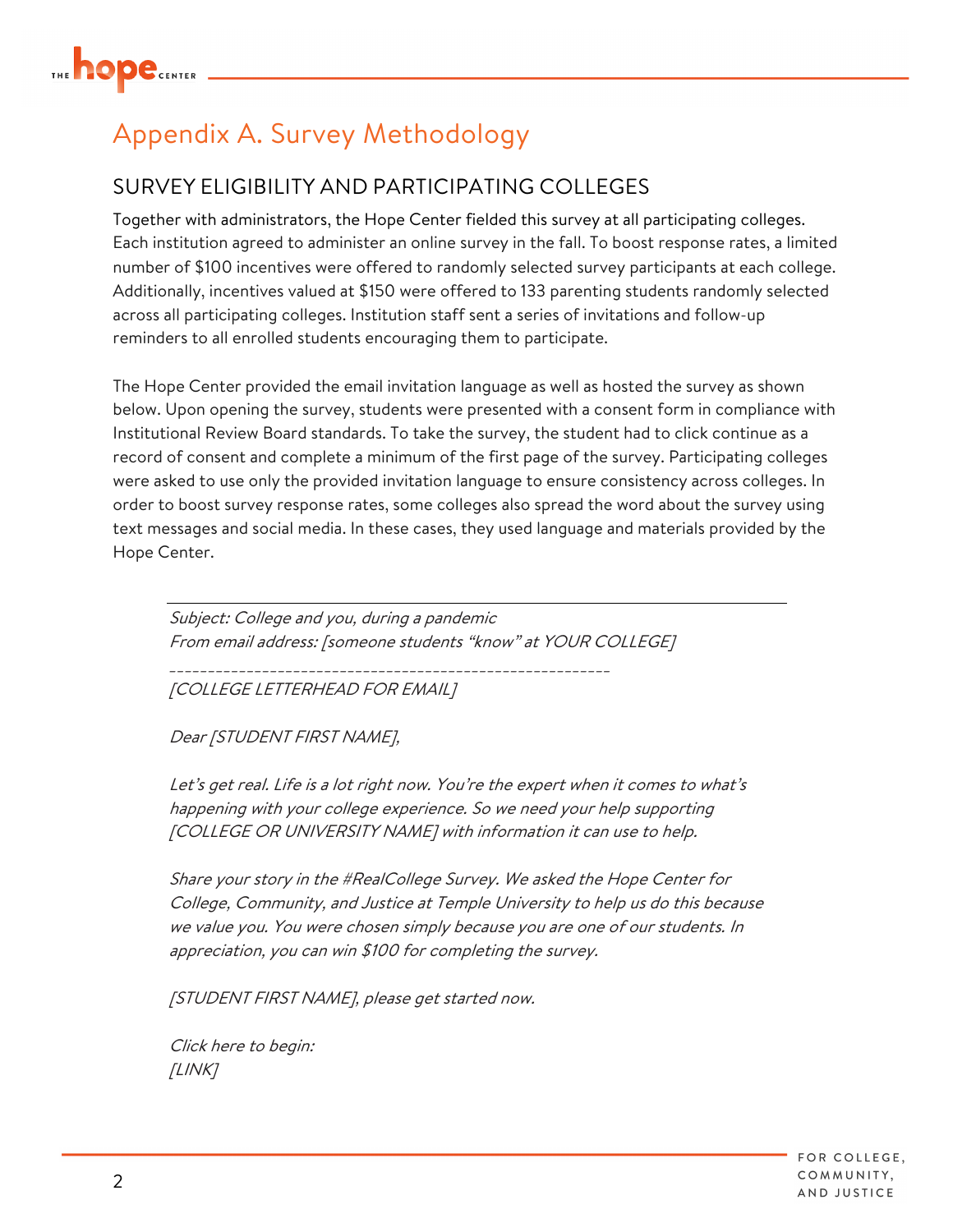

If the link is not working, try to copy and paste it into your web browser.

Be honest—everything you say is confidential. If you have questions about the survey, send a note to the Hope Center at hopesrvy@temple.edu.

Thank you.

[NAME AND EMAIL SIGNATURE OF PERSON SENDING EMAIL]

#### STUDENT SURVEY PARTICIPANTS

#### Who Answered the Survey?

Most students who were sent the #RealCollege Survey did not answer it. Participating colleges sent survey invitations to an estimated 1.8 million students<sup>1</sup> and 195,629 students participated, yielding an estimated response rate of 10.6%.<sup>2</sup> Among these 195,629 participants, 16.6% (n=32,560) students are parenting students.

We surveyed all students, in compliance with legal and financial restrictions, rather than draw a sample. The results may be biased—overstating or understating the problem—depending on who answered and who did not. As readers ponder this issue, consider that the survey was emailed to students, and thus they had to have electronic access to respond. The incentives provided were negligible and did not include help with their challenges. Finally, the survey was framed as being about college life, not about hunger or homelessness.

#### TABLE A-1 | CHARACTERISTICS OF PARTICIPATING COLLEGES ATTENDED BY PARENTING STUDENTS (WEIGHTED BY SURVEY RESPONDENT)

| N (colleges)<br>N(survey respondents) | Overall<br>71<br>32,560<br>℅ |
|---------------------------------------|------------------------------|
| Sector                                |                              |
| Two-Year                              | 75                           |
| Four-Year                             | 25                           |
| Public                                | 97                           |
| Private, not-for-profit               | 3                            |
| <b>Region</b>                         |                              |
| West                                  | 39                           |
| Midwest                               | 18                           |
| South                                 | 34                           |
| Northeast                             | 10                           |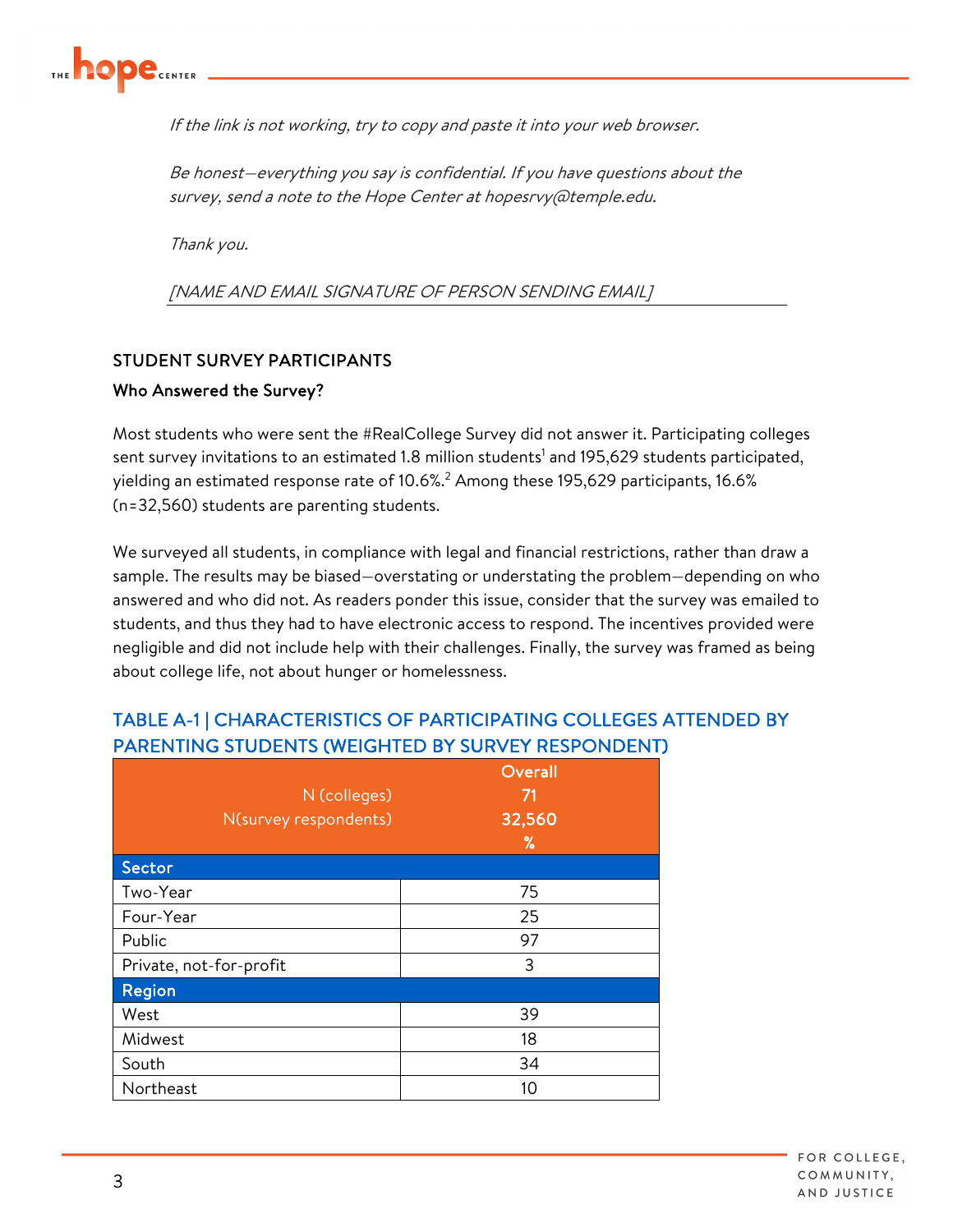# THE **hope** CENTER

| Setting             |                |
|---------------------|----------------|
| City                | 63             |
| Suburb              | 20             |
| Town                | 8              |
| Rural               | 7              |
| Size                |                |
| <b>Under 5,000</b>  | 8              |
| 5,000 - 9,999       | 13             |
| 10,000 - 19,9999    | 22             |
| 20,000 or more      | 57             |
| <b>Percent Pell</b> |                |
| Below 25%           | 26             |
| 25% - 49%           | 62             |
| $50\% - 74\%$       | 10             |
| 75% or above        | $\overline{2}$ |

Source | Integrated Postsecondary Education Data System (2019), #RealCollege 2020 Survey. Notes | The information above reflects the characteristics of colleges as of the end of 2019. Cumulative percentages may not add up to 100 due to rounding error.

#### TABLE A-2 | CHARACTERISTICS OF SURVEY RESPONDENTS – PARENTING **STUDENTS**

|                               | $\%$   |
|-------------------------------|--------|
| <b>Gender Identity</b>        |        |
| Female                        | 81     |
| Male                          | 18     |
| Non-binary/Third gender       |        |
| Prefer to self-describe       |        |
| Prefer not to answer          |        |
| Total respondents (N)         | 30,131 |
| Non-reporting respondents (N) | 2,429  |
| <b>Transgender Identity</b>   |        |
| Transgender                   |        |
| Non-transgender               | 99     |
| Prefer not to answer          |        |
| Total respondents (N)         | 30,239 |
| Non-reporting respondents (N) | 2,321  |
| <b>Sexual Orientation</b>     |        |
| Heterosexual or straight      | 85     |
| Gay or lesbian                |        |
| Bisexual                      | 6      |
| Prefer to self-describe       | 2      |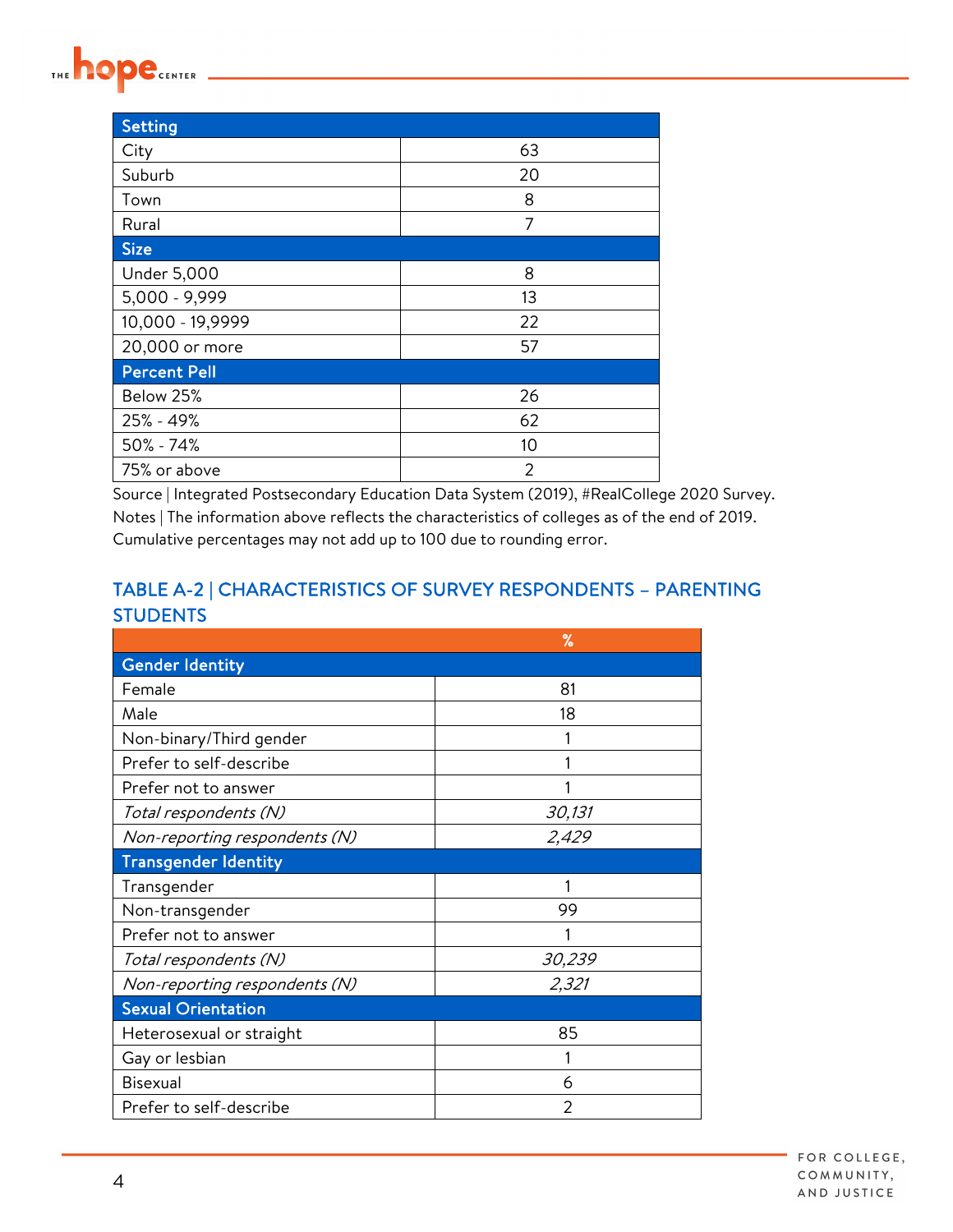

| Prefer not to answer                            | 5              |
|-------------------------------------------------|----------------|
| Total respondents (N)                           | 29,964         |
| Non-reporting respondents (N)                   | 2,596          |
| <b>Racial or Ethnic Background</b>              |                |
| White or Caucasian                              | 51             |
| <b>Black of African American</b>                | 19             |
| Hispanic or Latinx                              | 27             |
| American Indian or Alaskan Native               | $\overline{4}$ |
| Indigenous                                      | $\overline{2}$ |
| Middle Eastern or North African or Arab         | $\overline{2}$ |
| Southeast Asian                                 | $\overline{2}$ |
| Pacific Islander or Native Hawaiian             | 1              |
| Other Asian or Asian-American                   | 5              |
| Other                                           | 3              |
| Prefer not to answer                            | 3              |
| Total respondents (N)                           | 30,000         |
| Non-reporting respondents (N)                   | 2,560          |
| Student is a U.S. Citizen or Permanent Resident |                |
| Yes                                             | 95             |
| No                                              | $\overline{4}$ |
| Prefer not to answer                            | 1              |
| Total respondents (N)                           | 30,320         |
| Non-reporting respondents (N)                   | 2,240          |
| <b>Highest Level of Parental Education</b>      |                |
| No diploma                                      | 15             |
| High school diploma                             | 20             |
| Some college                                    | 39             |
| Bachelor's degree or greater                    | 21             |
| Don't know                                      | 3              |
| Prefer not to answer                            | 1              |
| Total respondents (N)                           | 30,276         |
| Non-reporting respondents (N)                   | 2,284          |
| Age                                             |                |
| 18 to 20                                        | 4              |
| 21 to 25                                        | 11             |
| 26 to 30                                        | 18             |
| Over 30                                         | 67             |
| Prefer not to answer                            | $\leq$ 1       |
| Total respondents (N)                           | 29,730         |
| Non-reporting respondents (N)                   | 2,830          |
| <b>Parenting Student Status</b>                 |                |

FOR COLLEGE, COMMUNITY, AND JUSTICE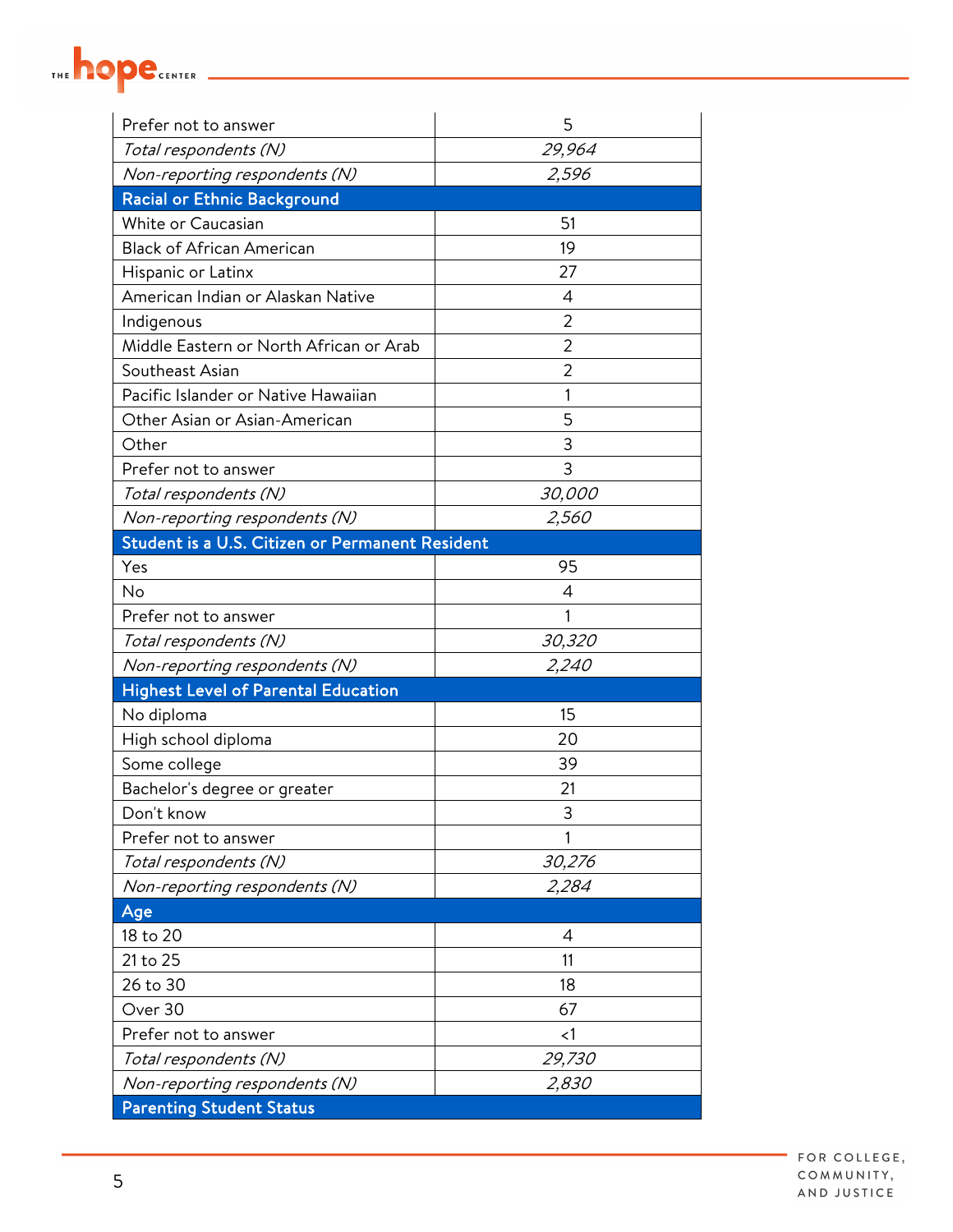| Parenting Student                                | 100    |  |  |
|--------------------------------------------------|--------|--|--|
| Non-parenting Student                            | 0      |  |  |
| Total respondents (N)                            | 32,560 |  |  |
| Non-reporting respondents (N)                    | 0      |  |  |
| <b>Relationship Status</b>                       |        |  |  |
| Single                                           | 24     |  |  |
| In a relationship                                | 16     |  |  |
| Married or domestic partnership                  | 50     |  |  |
| Divorced                                         | 6      |  |  |
| Widowed                                          |        |  |  |
| Prefer not to answer                             | 3      |  |  |
| Total respondents (N)                            | 30,234 |  |  |
| Non-reporting respondents (N)                    | 2,326  |  |  |
| <b>Student is Foster Care-Involved</b>           |        |  |  |
| Yes                                              | 5      |  |  |
| No                                               | 94     |  |  |
| Prefer not to answer                             | 1      |  |  |
| Total respondents (N)                            | 30,143 |  |  |
| Non-reporting respondents (N)                    | 2,417  |  |  |
| <b>Student Served in the Military</b>            |        |  |  |
| Yes                                              | 7      |  |  |
| No                                               | 92     |  |  |
| Prefer not to answer                             | 1      |  |  |
| Total respondents (N)                            | 30,276 |  |  |
| Non-reporting respondents (N)                    | 2,284  |  |  |
| <b>Employment Status</b>                         |        |  |  |
| Employed                                         | 64     |  |  |
| Not employed, looking                            | 17     |  |  |
| Not employed, not looking                        | 19     |  |  |
| Total respondents (N)                            | 31,427 |  |  |
| Non-reporting respondents (N)                    | 1,133  |  |  |
| <b>Students Has Been Justice System-Involved</b> |        |  |  |
| Yes                                              | 6      |  |  |
| No                                               | 91     |  |  |
| Prefer not to answer                             | 3      |  |  |
| Total respondents (N)                            | 30,984 |  |  |
| Non-reporting respondents (N)                    | 1,576  |  |  |
| <b>Disabilities and/or Medical Conditions</b>    |        |  |  |
| Learning disability                              | 12     |  |  |
| Physical disability                              | 5      |  |  |
| Chronic illness                                  | 19     |  |  |

THE **hope** CENTER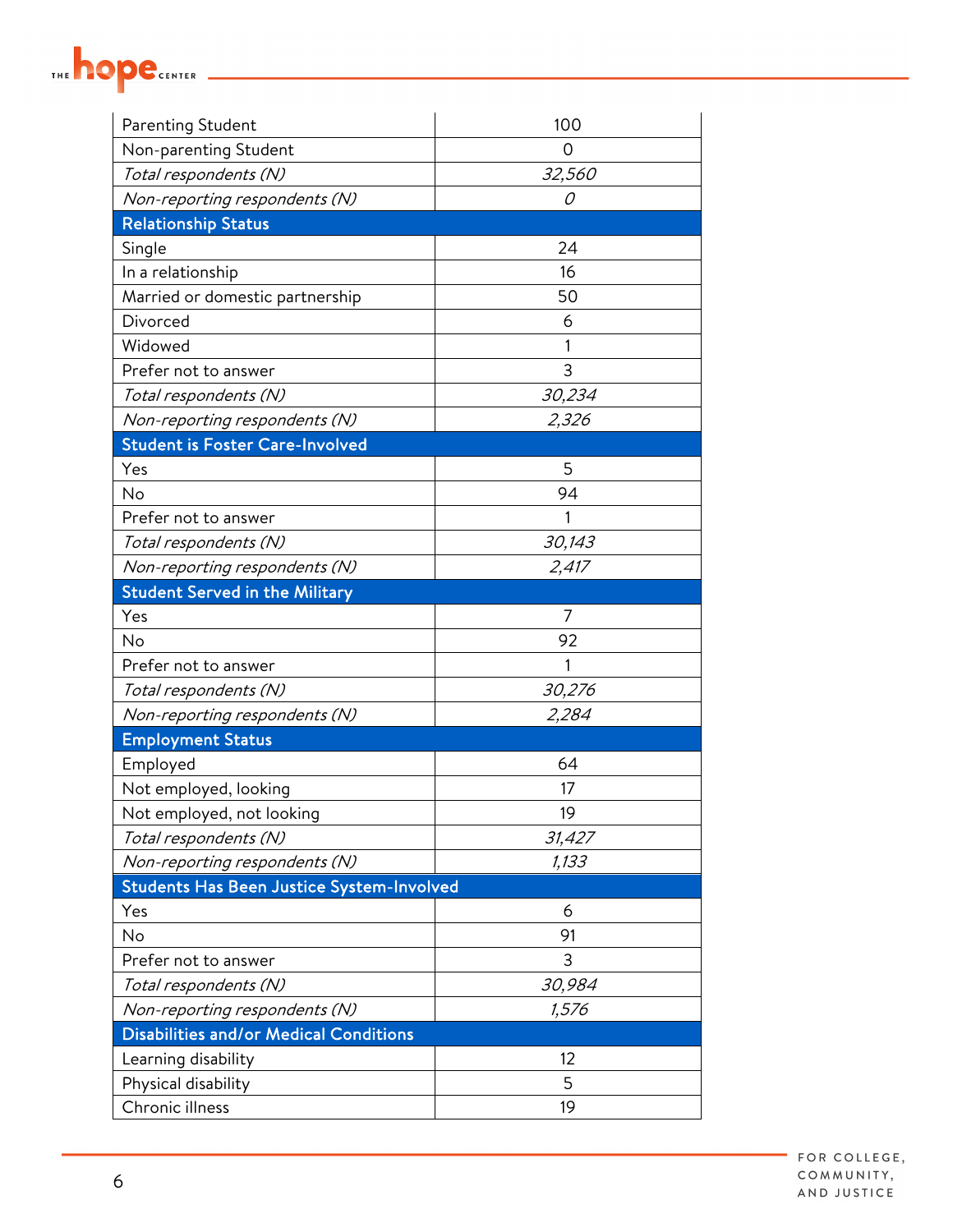

| Psychological disorder                   | 33       |  |
|------------------------------------------|----------|--|
| Other                                    | 3        |  |
| No disability                            | 52       |  |
| Prefer not to answer                     | 2        |  |
| Total respondents (N)                    | 30,392   |  |
| Non-reporting respondents (N)            | 2,168    |  |
| <b>College Enrollment Status</b>         |          |  |
| Full-time                                | 33       |  |
| Part-time                                | 64       |  |
| Don't know                               | 3        |  |
| Total respondents (N)                    | 31,965   |  |
| Non-reporting respondents (N)            | 595      |  |
| <b>Years in College</b>                  |          |  |
| Less than 1                              | 17       |  |
| 1 to 2                                   | 30       |  |
| 3 or more                                | 53       |  |
| Total respondents (N)                    | 31,640   |  |
| Non-reporting respondents (N)            | 920      |  |
| <b>Student is Considered a Dependent</b> |          |  |
| Yes                                      | 4        |  |
| No                                       | 91       |  |
| Don't know                               | 3        |  |
| Prefer not to answer                     | 1        |  |
| Total respondents (N)                    | 30,134   |  |
| Non-reporting respondents (N)            | 2,426    |  |
| <b>Student is a Pell Recipient</b>       |          |  |
| Yes                                      | 59       |  |
| No                                       | 41       |  |
| Total respondents (N)                    | 30,880   |  |
| Non-reporting respondents (N)            | 1,680    |  |
| <b>Level of Study</b>                    |          |  |
| High school equivalency/GED              | 4        |  |
| Undergraduate degree: Associate          | 50       |  |
| Undergraduate degree: Bachelor's         | 24       |  |
| Graduate degree                          | 10       |  |
| Certificate or license                   | 10       |  |
| Non-degree                               | 3        |  |
| Total respondents (N)                    | 32,512   |  |
| Non-reporting respondents (N)            | 48       |  |
| <b>Student is a Varsity Athlete</b>      |          |  |
| Yes                                      | $\leq$ 1 |  |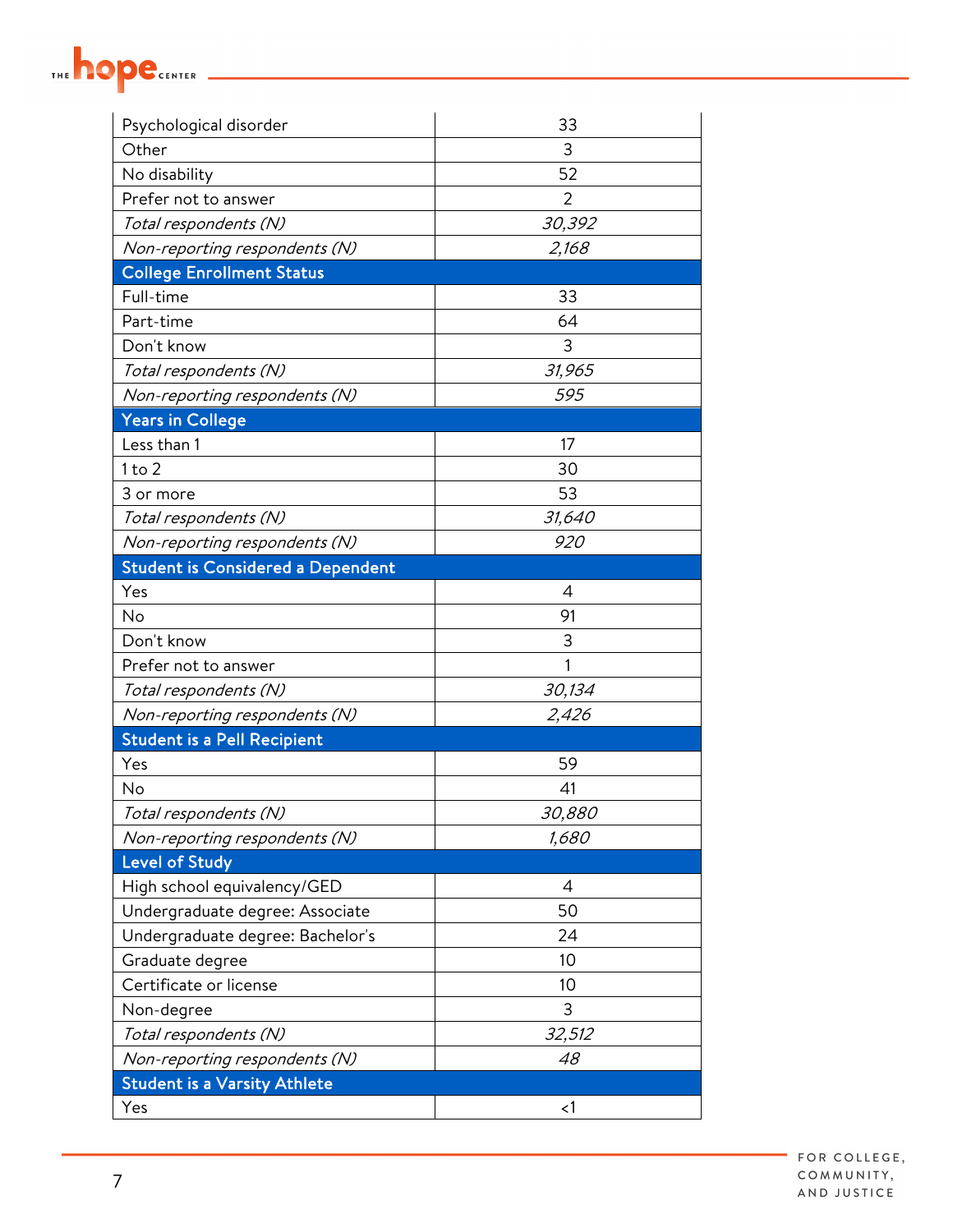

| No                            |        |
|-------------------------------|--------|
| Prefer not to answer          |        |
| Total respondents (N)         | 29,695 |
| Non-reporting respondents (N) | 2,865  |

Source | 2020 #RealCollege Survey

Notes | A parenting student is defined as a student who is a parent, primary caregiver, or quardian (legal or informal) of any children in or outside their household. Classifications of gender identity, racial and ethnic background, and disability or medical condition are not mutually exclusive. Students could self-identify with multiple classifications. Percentages of mutually exclusive groups may not add up to 100 due to rounding error. Justice system–involved is defined by whether a student has been convicted of a crime. Foster care–involved is defined by a student who is or was placed in the home of a state-certified caregiver or a family member approved by the state. A dependent is a student who does not earn sufficient income to be an independent student or who must report parental income when qualifying for federal student aid. Percentages were rounded to the nearest whole number.

### Appendix B. Three Survey Measures of Basic Needs Insecurity

#### FOOD SECURITY

To assess food *security* in the fall of 2020, we used questions from the 18-item Household Food Security Survey Module (shown below) from the U.S. Department of Agriculture (USDA). It is important to note that while we mainly discuss *insecurity*, the standard is to measure the level of security, referring to those with low or very low security as "food insecure."

#### Food Security Module

Adult Stage 1

- 1. "In the last 30 days, I worried whether my food would run out before I got money to buy more." (Often true, Sometimes true, Never true)
- 2. "In the last 30 days, the food that I bought just didn't last, and I didn't have money to get more." (Often true, Sometimes true, Never true)
- 3. "In the last 30 days, I couldn't afford to eat balanced meals." (Often true, Sometimes true, Never true)

If the respondent answers "often true" or "sometimes true" to any of the three questions in Adult Stage 1, then proceed to Adult Stage 2.

#### Adult Stage 2

4. "In the last 30 days, did you ever cut the size of your meals or skip meals because there wasn't enough money for food?" (Yes/No)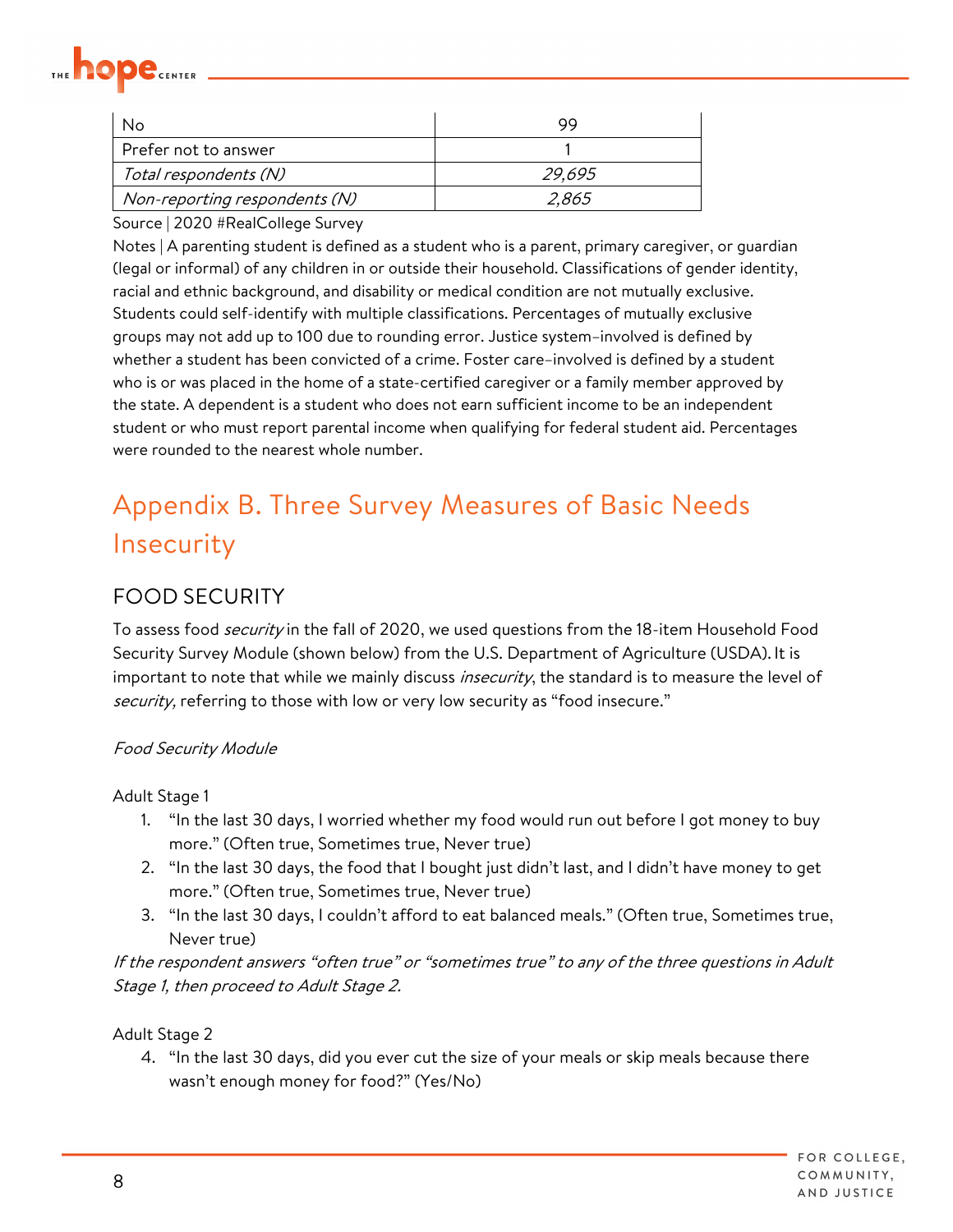

- 5. [If yes to question 4, ask] "In the last 30 days, how many days did this happen?" (Once, Twice, Three times, Four times, Five times, More than five times)
- 6. "In the last 30 days, did you ever eat less than you felt you should because there wasn't enough money for food?" (Yes/No)
- 7. "In the last 30 days, were you ever hungry but didn't eat because there wasn't enough money for food?" (Yes/No)
- 8. "In the last 30 days, did you lose weight because there wasn't enough money for food?" (Yes/No)

If the respondent answers "yes" to any of the questions in Adult Stage 2, then proceed to Adult Stage 3.

#### Adult Stage 3

- 9. "In the last 30 days, did you ever not eat for a whole day because there wasn't enough money for food?" (Yes/No)
- 10. [If yes to question 9, ask] "In the last 30 days, how many days did this happen?" (Once, Twice, Three times, Four times, Five times, More than five times)

If the respondent has indicated that children under 18 are present in the household, then proceed to Child Stage 1.

Child Stage 1

- 11. "In the last 30 days, I relied on only a few kinds of low-cost food to feed my children because I was running out of money to buy food." (Often true, Sometimes true, Never true)
- 12. "In the last 30 days, I couldn't feed my children a balanced meal, because I couldn't afford that." (Often true, Sometimes true, Never true)
- 13. "In the last 30 days, my child was not eating enough because I just couldn't afford enough food." (Often true, Sometimes true, Never true)

If the respondent answers "often true" or "sometimes true" to any of the three questions in Child Stage 1, then proceed to Child Stage 2.

Child Stage 2

- 14. "In the last 30 days, did you ever cut the size of your children's meals because there wasn't enough money for food?" (Yes/No)
- 15. "In the last 30 days, did your children ever skip meals because there wasn't enough money for food?" (Yes/No)
- 16. [If yes to question 15, ask] "In the last 30 days, how often did this happen?" (1, 2, 3, 4, 5, 6, 7, 8 or more times)
- 17. "In the last 30 days, were your children ever hungry but you just couldn't afford more food?" (Yes/No)
- 18. "In the last 30 days, did any of your children ever not eat for a whole day because there wasn't enough money for food?" (Yes/No)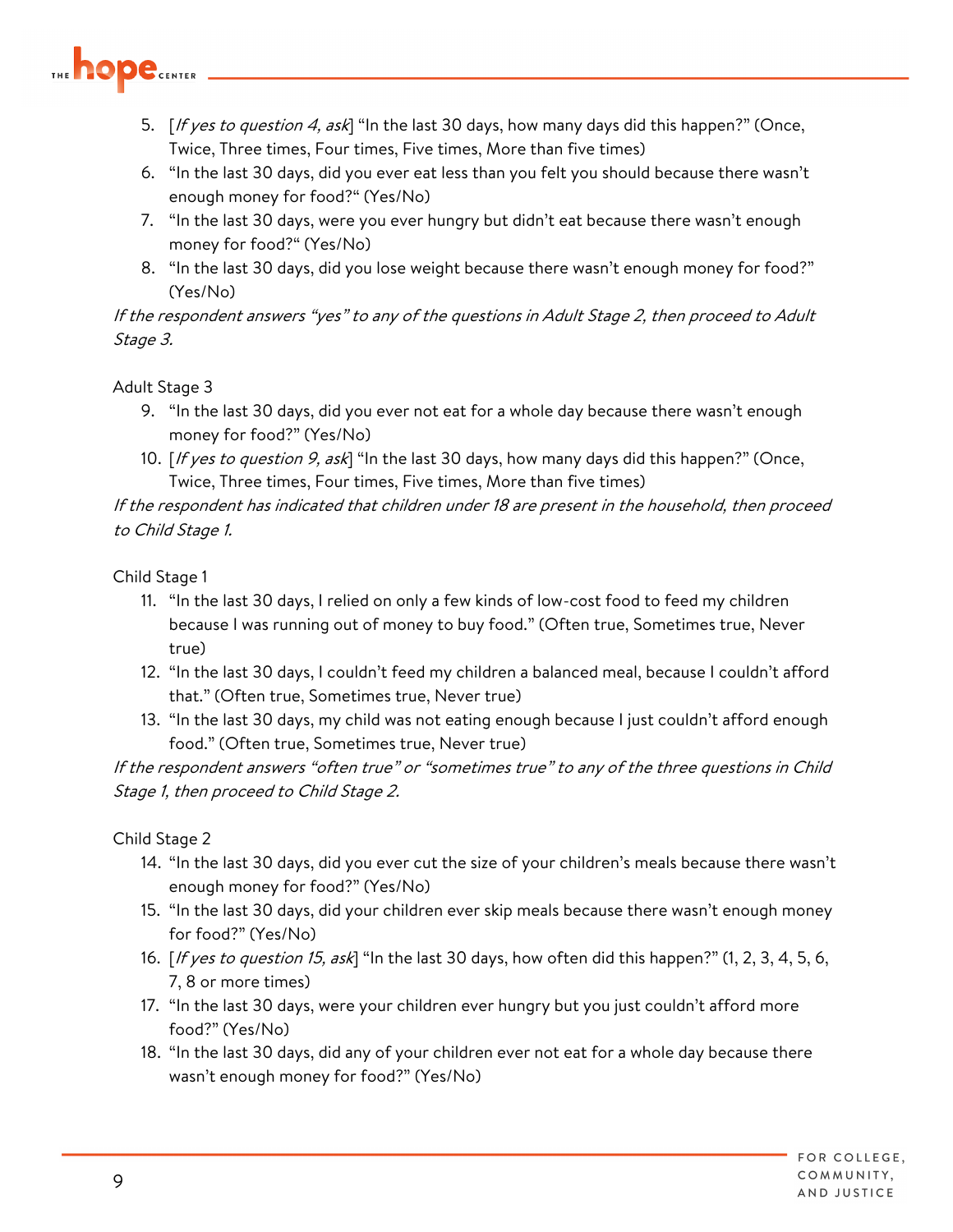

To calculate a raw score for food security, we counted the number of questions to which a student answered affirmatively.

- a. "Often true" and "sometimes true" were counted as affirmative answers.
- b. Answers of "Three times" or more were counted as a "yes." We translated the raw score into food security levels as follows:

|                            | <b>Raw Score</b>              |                                  |  |  |  |
|----------------------------|-------------------------------|----------------------------------|--|--|--|
| <b>Food security level</b> | 18-item<br>(children present) | 18-item<br>(no children present) |  |  |  |
| High                       | 0                             | 0                                |  |  |  |
| Marginal                   | $1 - 2$                       | $1 - 2$                          |  |  |  |
| Low                        | $3 - 7$                       | $3 - 5$                          |  |  |  |
| Very Low                   | $8 - 18$                      | $6 - 10$                         |  |  |  |

#### HOUSING INSECURITY

To assess housing insecurity, we used a series of survey questions adapted from the national Survey of Income and Program Participation (SIPP) Adult Well-Being Module to measure students' access to and ability to pay for safe and reliable housing.<sup>3</sup> In the fall of 2020, we asked students the following questions:

#### Housing Insecurity Module

- 1. "In the past 12 months, was there a rent or mortgage increase that made it difficult to pay?" (Yes/No)
- 2. "In the past 12 months, have you been unable to pay or underpaid your rent or mortgage?" (Yes/No)
- 3. "In the past 12 months, have you received a summons to appear in housing court?" (Yes/No)
- 4. "In the past 12 months, have you not paid the full amount of a gas, oil, or electricity bill?" (Yes/No)
- 5. "In the past 12 months, did you have an account default or go into collections?" (Yes/No)
- 6. "In the past 12 months, have you moved in with other people, even for a little while, because of financial problems?" (Yes/No)
- 7. "In the past 12 months, have you lived with others beyond the expected capacity of the house or apartment?" (Yes/No)
- 8. "In the past 12 months, did you leave your household because you felt unsafe?" (Yes/No)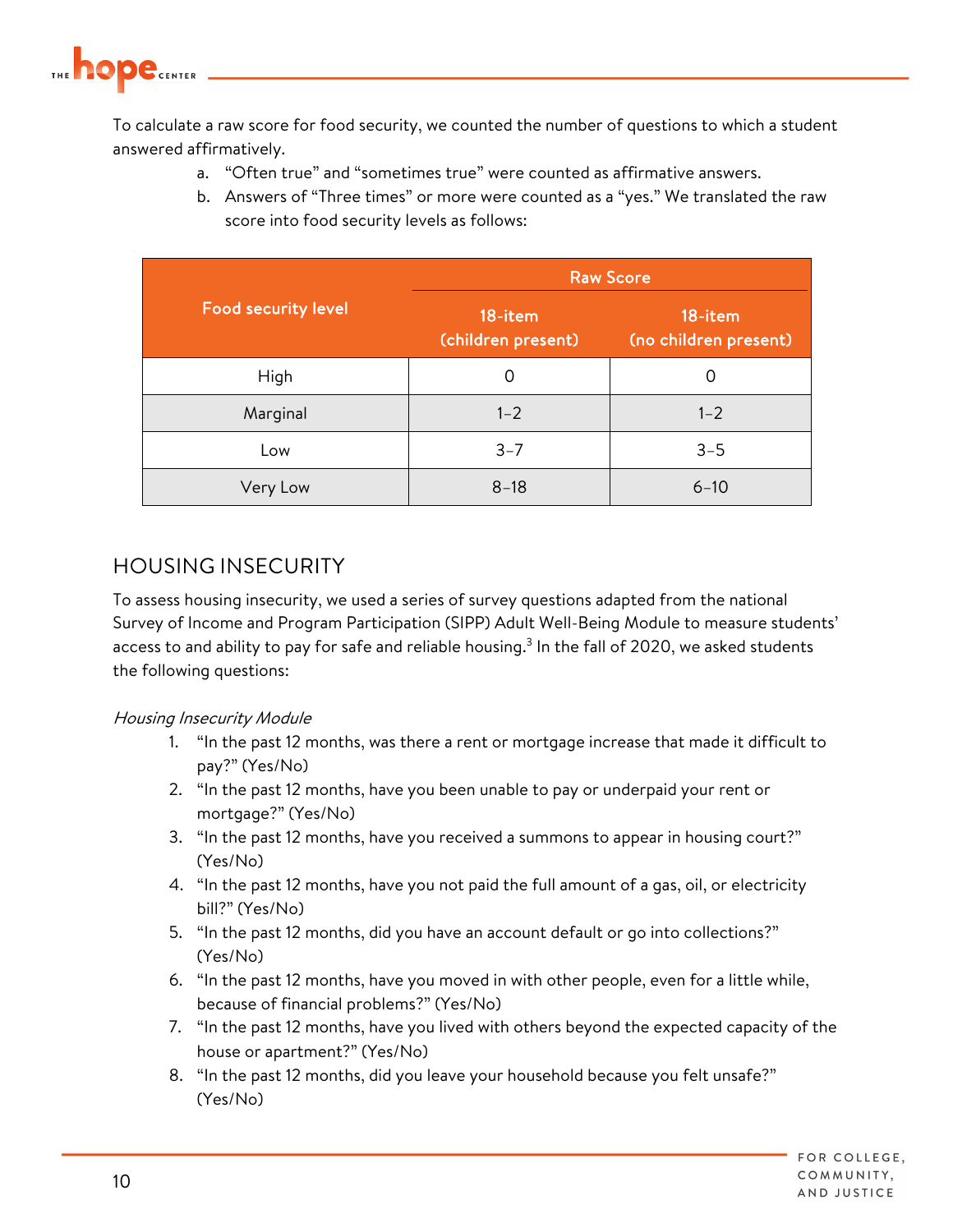

9. "In the past 12 months, how many times have you moved?" (None, Once, Twice, 3 times, 4 times, 5 times, 6 times, 7 times, 8 times, 9 times, 10 or more times)

Students were considered housing insecure if they answered "yes" to any of the first eight questions or said they moved at least *three* times (question #9).

#### HOMELESSNESS

To measure homelessness, we asked a series of survey questions that align with the definition of homelessness dictated by the McKinney Vento Homeless Assistance Act. Please refer to pp. 31–32 in Crutchfield and Maguire (2017) for further discussion of this measure.<sup>4</sup>

In the fall of 2020, students were considered homeless if they answered affirmatively to question #1 OR any part of question #2 (parts e through m) in the Homelessness Module (below).

#### Homelessness Module

- 1. "In the past 12 months, have you ever been homeless?"
- 2. "In the past 12 months, have you slept in any of the following places? Please check all that apply."
- a. Campus or university housing
- b. Sorority/fraternity house
- c. In a rented or owned house, mobile home, or apartment (alone or with roommates or friends)
- d. In a rented or owned house, mobile home, or apartment with my family (parent, guardian, or relative)
- e. At a shelter
- f. In a camper or RV
- g. Temporarily staying with a relative, friend, or couch surfing until I find other housing
- h. Temporarily at a hotel or motel without a permanent home to return to (not on vacation or business travel)
- i. In transitional housing or independent living program
- j. At a group home such as halfway house or residential program for mental health or substance abuse
- k. At a treatment center (such as detox, hospital, etc.)
- l. Outdoor location (such as street, sidewalk, or alley; bus or train stop; campground or woods, park, beach, or riverbed; under bridge or overpass; or other)
- m. In a closed area/space with a roof not meant for human habitation (such as abandoned building; car, truck, or van; encampment or tent; unconverted garage, attic, or basement; etc.)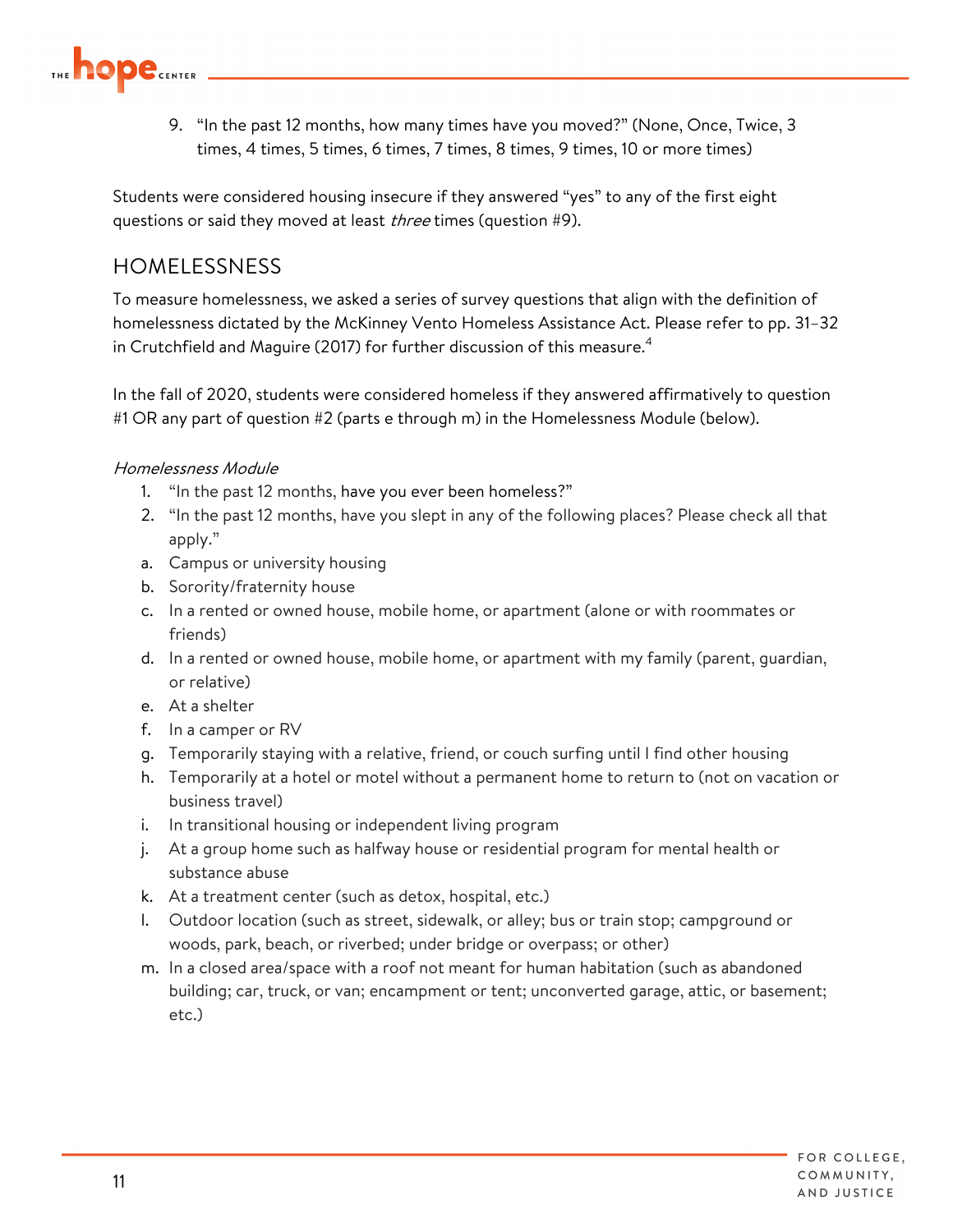# THE **hope** CENTER

### Appendix C. Detailed Tables on Data Referenced in Full **Brief**

#### **Parenting Students** Single Female with Young Children Single Male with Young Children N % N % N % Racial or Ethnic Background Overall 22,893 70 3,656 86 345 84 White or Caucasian 19,733 | 64 | 1,382 | 84 | 109 | 84 Asian, Black, and Latinx 11,958 | 78 | 2,446 | 87 | 248 | 85 Black or African American 4,740 83 1,217 90 128 86 Middle Eastern or North African or Arab  $\begin{array}{|c|c|c|c|c|}\n 395 & 72 & 40 & 91 & 10 & 83\n\end{array}$ Southeast Asian 1990 1991 16 1994 184 | 68 | 46 | 79 | 16 | 94 American Indian or Alaska Native 966 79 181 91 25 86 Indigenous 1,245 80 236 91 33 85 Hispanic or Latinx 6,235 78 1,193 86 101 85 Pacific Islander or Native Hawaiian 337 77 46 88 13 100 Other Asian or Asian American | 954 | 64 | 103 | 82 | 25 | 83 Other 603 73 81 89 17 85 Prefer not to answer 1 630 74 98 93 10 91

#### TABLE C-1 | DISPARITIES IN EXPERIENCING ANY BASIC NEEDS INSECURITY AMONG PARENTING STUDENTS, BY RACE/ETHNICITY AND GENDER (FIGURE 1)

Source | 2020 #RealCollege Survey

Notes | Classifications of gender identity and racial/ethnic background are not mutually exclusive. Students could self-identify with multiple classifications. Students experiencing "Any BNI" includes students who experienced food insecurity in the past 30 days, or housing insecurity or homelessness within the last year. However, some students may have experienced multiple forms of insecurity at the same time. For more details on how each measure of basic needs insecurity was created, refer to Appendix B.

#### TABLE C-2 | FOOD INSECURITY AMONG SINGLE PARENTING STUDENTS, BY RACE/ETHNICITY (FIGURE 2, PART 1)

|                                    | Overall |    | Single with<br><b>Young Children</b> |    | Single without<br>Young Children |    |
|------------------------------------|---------|----|--------------------------------------|----|----------------------------------|----|
|                                    | N       | ℅  |                                      | ℅  |                                  | %  |
| <b>Racial or Ethnic Background</b> |         |    |                                      |    |                                  |    |
| Overall                            | 6,653   | 60 | 2,913                                | 61 | 3,740                            | 59 |
| White or Caucasian                 | 2,481   | 57 | 1,048                                | 59 | 1,433                            | 55 |
| Asian, Black, and Latinx           | 4,308   | 62 | 1,962                                | 62 | 2,346                            | 62 |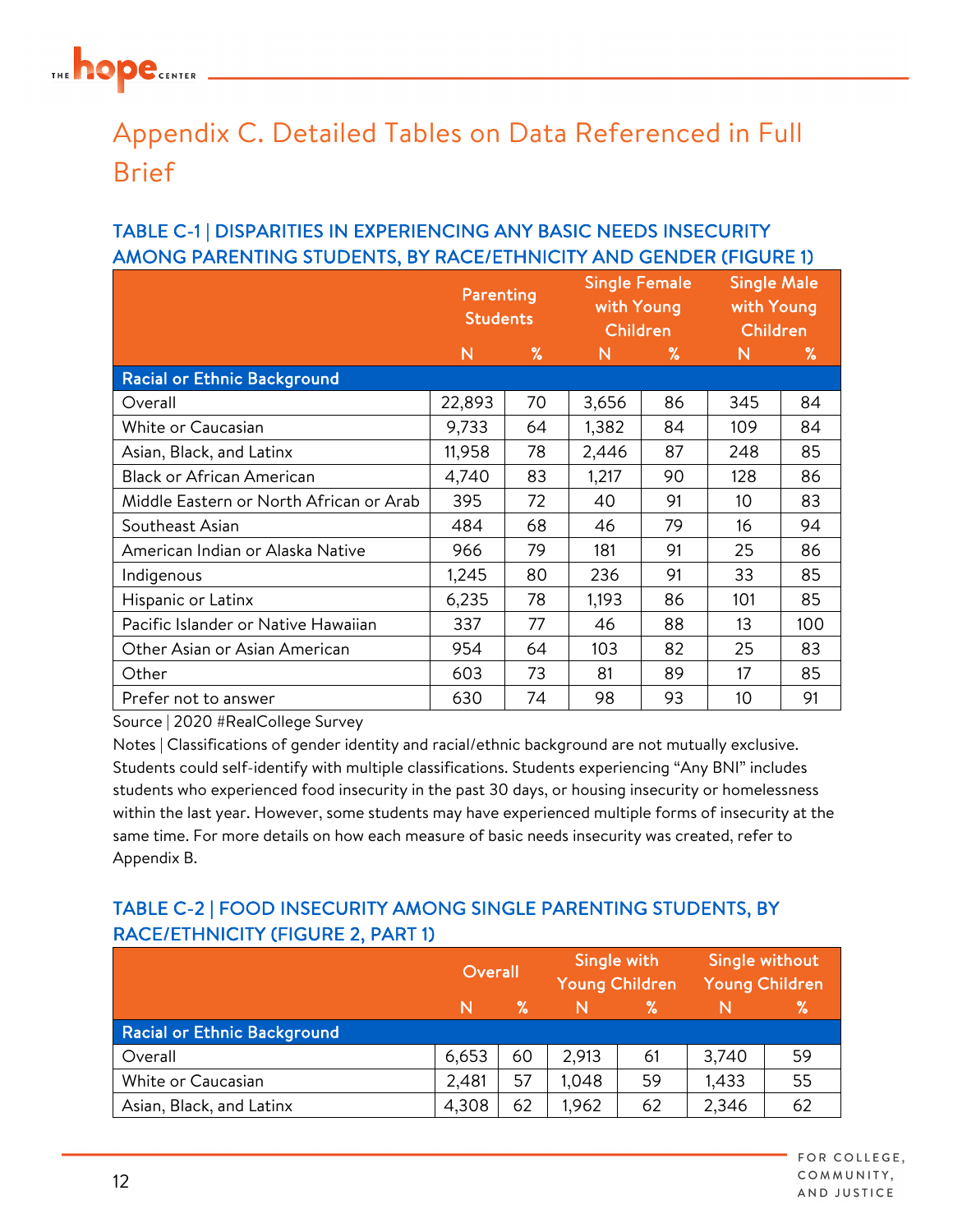

| <b>Black or African American</b>        | 2,035 | 64 | 1,008 | 66 | 1,027 | 63 |
|-----------------------------------------|-------|----|-------|----|-------|----|
| Middle Eastern or North African or Arab | 89    | 60 | 39    | 71 | 50    | 53 |
| Southeast Asian                         | 115   | 59 | 47    | 64 | 68    | 57 |
| American Indian or Alaska Native        | 353   | 70 | 167   | 74 | 186   | 67 |
| Indigenous                              | 463   | 71 | 223   | 75 | 240   | 67 |
| Hispanic or Latinx                      | 2,116 | 61 | 920   | 60 | 1,196 | 62 |
| Pacific Islander or Native Hawaiian     | 104   | 67 | 41    | 66 | 63    | 68 |
| Other Asian or Asian American           | 247   | 58 | 100   | 65 | 147   | 54 |
| Other                                   | 188   | 63 | 74    | 66 | 114   | 61 |
| Prefer not to answer                    | 208   | 66 | 87    | 70 | 121   | 63 |

Source | 2020 #RealCollege Survey

Notes | Classifications of racial/ethnic background are not mutually exclusive. Students could selfidentify with multiple classifications. For more detail on how each measure of basic needs insecurity was constructed, refer to Appendix B. Some students may have experienced more than one of the circumstances listed above.

#### TABLE C-3 | FOOD INSECURITY QUESTIONS RELATED TO CHILDREN AMONG PARENTING STUDENTS, BY RACE/ETHNICITY (FIGURE 2, PART 2)

|                                       | <b>Parenting Students</b> |    |  |
|---------------------------------------|---------------------------|----|--|
|                                       | N                         | ℅  |  |
| <b>Skip/Not Eat for Whole Day</b>     |                           |    |  |
| Overall                               | 1,338                     | 4  |  |
| White or Caucasian                    | 386                       | 3  |  |
| Asian, Black, and Latinx              | 859                       | 6  |  |
| <b>Cut Meal Size</b>                  |                           |    |  |
| Overall                               | 2,508                     | 8  |  |
| White or Caucasian                    | 773                       | 5  |  |
| Asian, Black, and Latinx              | 1,635                     | 11 |  |
| <b>Couldn't Afford Balanced Meals</b> |                           |    |  |
| Overall                               | 7,061                     | 22 |  |
| White or Caucasian                    | 2,949                     | 19 |  |
| Asian, Black, and Latinx              | 3,905                     | 25 |  |

Source | 2020 #RealCollege Survey

Notes | Classifications of racial/ethnic background are not mutually exclusive. Students could selfidentify with multiple classifications. For more detail on how each measure of basic needs insecurity was constructed, refer to Appendix B. Some students may have experienced more than one of the circumstances listed above.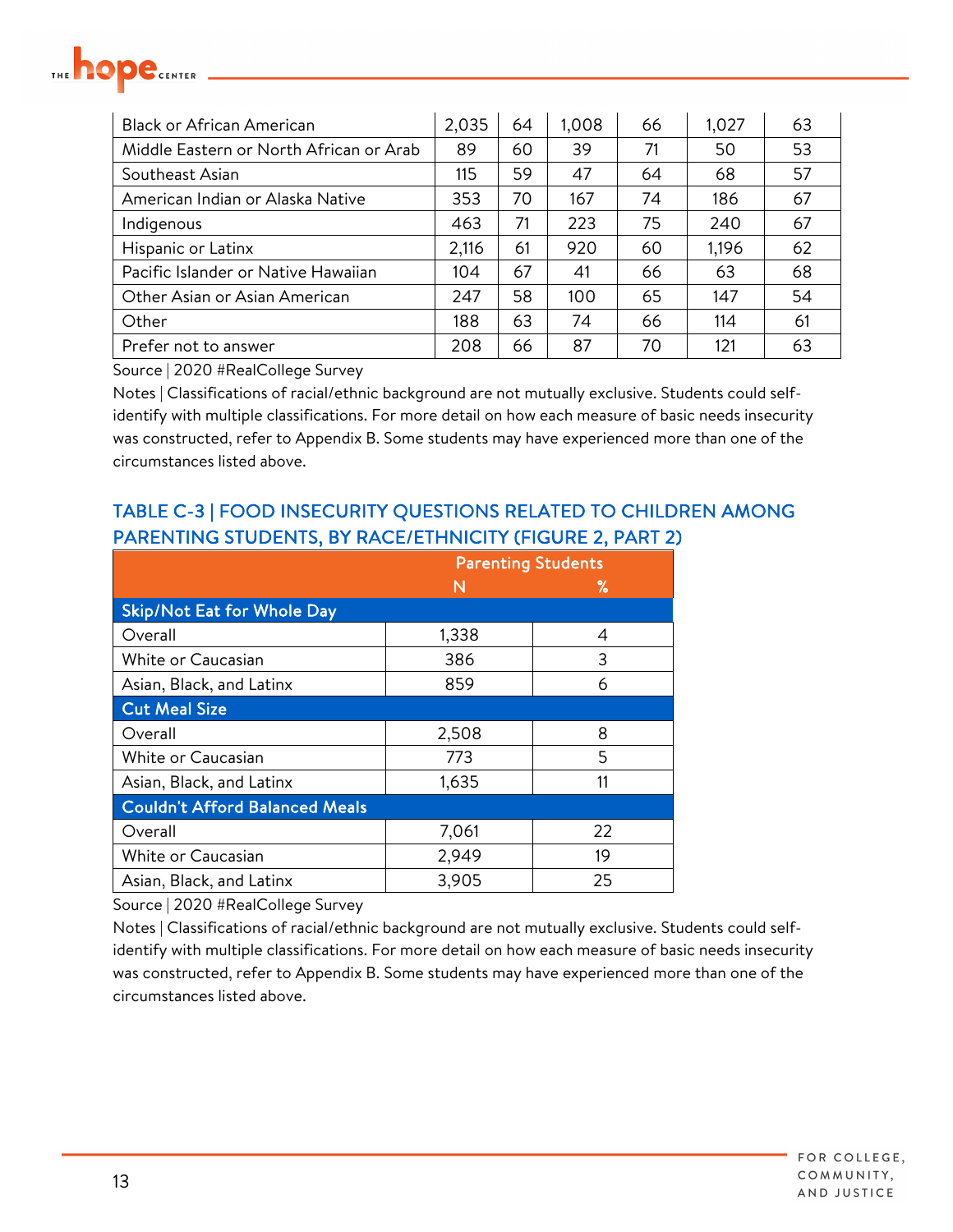

#### TABLE C-4 | CHALLENGES FACED BY SINGLE PARENTING STUDENTS DURING THE PANDEMIC, BY RACE/ETHNICITY (PAGE 3)

|                                                | Overall |      | Single with             |    | Single without        |      |  |
|------------------------------------------------|---------|------|-------------------------|----|-----------------------|------|--|
|                                                |         |      | Young children          |    | <b>Young Children</b> |      |  |
|                                                | N       | $\%$ | $\overline{\mathsf{N}}$ | %  | $\mathsf{N}$          | $\%$ |  |
| I Experienced Cuts to My Hours or Pay at Work. |         |      |                         |    |                       |      |  |
| Overall                                        | 3,812   | 34   | 1,609                   | 34 | 2,203                 | 35   |  |
| White or Caucasian                             | 1,397   | 32   | 545                     | 30 | 852                   | 33   |  |
| <b>Black or African American</b>               | 1,104   | 35   | 550                     | 36 | 554                   | 34   |  |
| Middle Eastern or North African or Arab        | 68      | 46   | 29                      | 53 | 39                    | 41   |  |
| Southeast Asian                                | 70      | 36   | 26                      | 35 | 44                    | 37   |  |
| American Indian or Alaska Native               | 157     | 31   | 68                      | 30 | 89                    | 32   |  |
| Indigenous                                     | 209     | 32   | 96                      | 32 | 113                   | 32   |  |
| Hispanic or Latinx                             | 1,245   | 36   | 530                     | 34 | 715                   | 37   |  |
| Pacific Islander or Native Hawaiian            | 52      | 34   | 21                      | 34 | 31                    | 33   |  |
| Other Asian or Asian American                  | 126     | 29   | 45                      | 29 | 81                    | 30   |  |
| Other                                          | 114     | 38   | 39                      | 35 | 75                    | 40   |  |
| Prefer not to answer                           | 115     | 36   | 44                      | 35 | 71                    | 37   |  |
| I Lost a Job.                                  |         |      |                         |    |                       |      |  |
| Overall                                        | 2,628   | 24   | 1,163                   | 24 | 1,465                 | 23   |  |
| White or Caucasian                             | 959     | 22   | 404                     | 23 | 555                   | 21   |  |
| <b>Black or African American</b>               | 781     | 25   | 390                     | 26 | 391                   | 24   |  |
| Middle Eastern or North African or Arab        | 64      | 43   | 27                      | 49 | 37                    | 39   |  |
| Southeast Asian                                | 60      | 31   | 22                      | 30 | 38                    | 32   |  |
| American Indian or Alaska Native               | 119     | 24   | 57                      | 25 | 62                    | 22   |  |
| Indigenous                                     | 167     | 26   | 82                      | 28 | 85                    | 24   |  |
| Hispanic or Latinx                             | 847     | 24   | 381                     | 25 | 466                   | 24   |  |
| Pacific Islander or Native Hawaiian            | 37      | 24   | 15                      | 24 | 22                    | 24   |  |
| Other Asian or Asian American                  | 104     | 24   | 38                      | 25 | 66                    | 24   |  |
| Other                                          | 87      | 29   | 44                      | 39 | 43                    | 23   |  |
| Prefer not to answer                           | 84      | 27   | 31                      | 25 | 53                    | 28   |  |

Source | 2020 #RealCollege Survey

Notes | Some students may have more than one personal experience with COVID-19. Some students may have selected multiple racial/ethnicity groups. Single parenting students are parenting students who indicated that they are not living with a spouse or partner. Parenting students are characterized as with young child if they indicate they have at least one child age under six.

#### TABLE C-5 | HOMELESSNESS AND USE OF CAMPUS-BASED HOUSING SUPPORTS AMONG BLACK FATHER STUDENTS (FIGURE 3)

|   | <b>Black Father Students</b> |
|---|------------------------------|
| N |                              |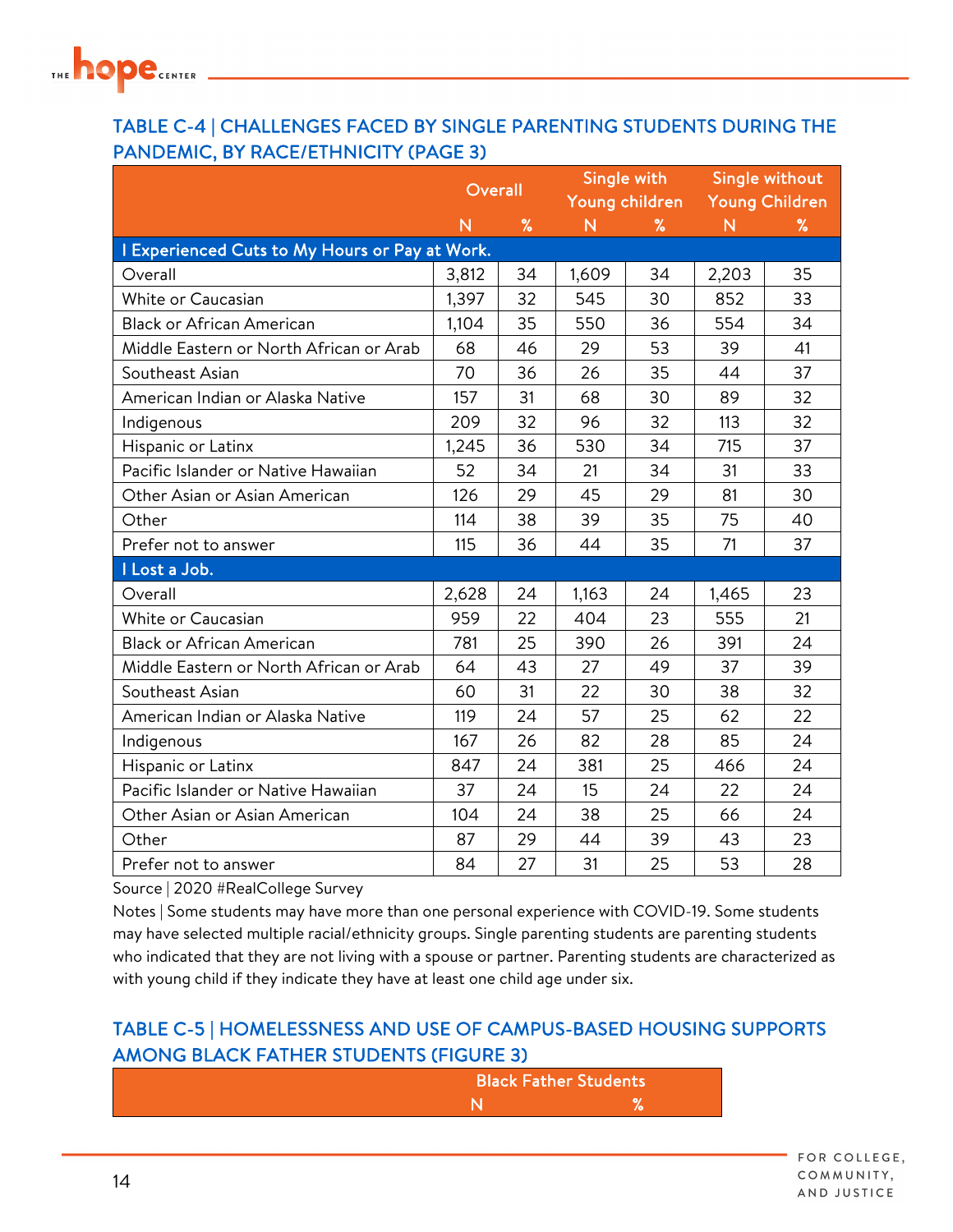

| <b>Experiencing homelessness</b>                     | 218 |  |  |  |
|------------------------------------------------------|-----|--|--|--|
| <b>Among Black Fathers Experiencing Homelessness</b> |     |  |  |  |
| Using affordable housing supports                    | 25  |  |  |  |
| Living in emergency housing                          |     |  |  |  |
|                                                      |     |  |  |  |

Source | 2020 #RealCollege Survey

Notes | Some students may have experienced more than one of the circumstances listed above. For more details on how we measure homelessness, refer to Appendix B.

#### TABLE C-6 | RATES OF USING SUPPORTS AMONG PARENTING STUDENTS EXPERIENCING ANY BNI, BY RACE/ETHNICITY AND GENDER (FIGURE 4)

|                                   | Parenting<br><b>Students</b> |      | <b>Single Female with</b><br><b>Young Children</b> |    | <b>Single Male with</b><br><b>Young Children</b> |    |  |  |
|-----------------------------------|------------------------------|------|----------------------------------------------------|----|--------------------------------------------------|----|--|--|
|                                   | N                            | $\%$ | N                                                  | %  | N                                                | ℅  |  |  |
| <b>Used Any Campus Supports</b>   |                              |      |                                                    |    |                                                  |    |  |  |
| Overall                           | 10,401                       | 45   | 2,386                                              | 65 | 117                                              | 34 |  |  |
| White or Caucasian                | 4,113                        | 42   | 880                                                | 64 | 35                                               | 32 |  |  |
| Asian, Black, and Latinx          | 5,817                        | 49   | 1,627                                              | 67 | 79                                               | 32 |  |  |
| <b>Black or African American</b>  | 2,513                        | 53   | 835                                                | 69 | 44                                               | 34 |  |  |
| <b>Used Any Public Supports</b>   |                              |      |                                                    |    |                                                  |    |  |  |
| Overall                           | 16,643                       | 73   | 3,261                                              | 89 | 218                                              | 63 |  |  |
| White or Caucasian                | 7,419                        | 76   | 1,247                                              | 90 | 77                                               | 71 |  |  |
| Asian, Black, and Latinx          | 9,202                        | 77   | 2,189                                              | 89 | 145                                              | 58 |  |  |
| <b>Black or African American</b>  | 3,792                        | 80   | 1,104                                              | 91 | 77                                               | 60 |  |  |
| <b>Used Child Care Assistance</b> |                              |      |                                                    |    |                                                  |    |  |  |
| Overall                           | 2,070                        | 9    | 902                                                | 25 | 32                                               | 9  |  |  |
| White or Caucasian                | 923                          | 9    | 372                                                | 27 | 15                                               | 14 |  |  |
| Asian, Black, and Latinx          | 1,180                        | 10   | 561                                                | 23 | 22                                               | 9  |  |  |
| <b>Black or African American</b>  | 620                          | 13   | 336                                                | 28 | 16                                               | 12 |  |  |

Source | 2020 #RealCollege Survey

Notes | Students experiencing "any basic needs insecurity" includes students who experienced food insecurity in the past 30 days, or housing insecurity or homelessness within the last year. For more detail on how each measure of basic needs insecurity was constructed refer to Appendix B.

Appendix D. Questions Used to Capture Student Background Characteristics in the Hope Center's #RealCollege Survey

- 1. What is your gender? (Mark Yes or No for each item.)
	- a. Female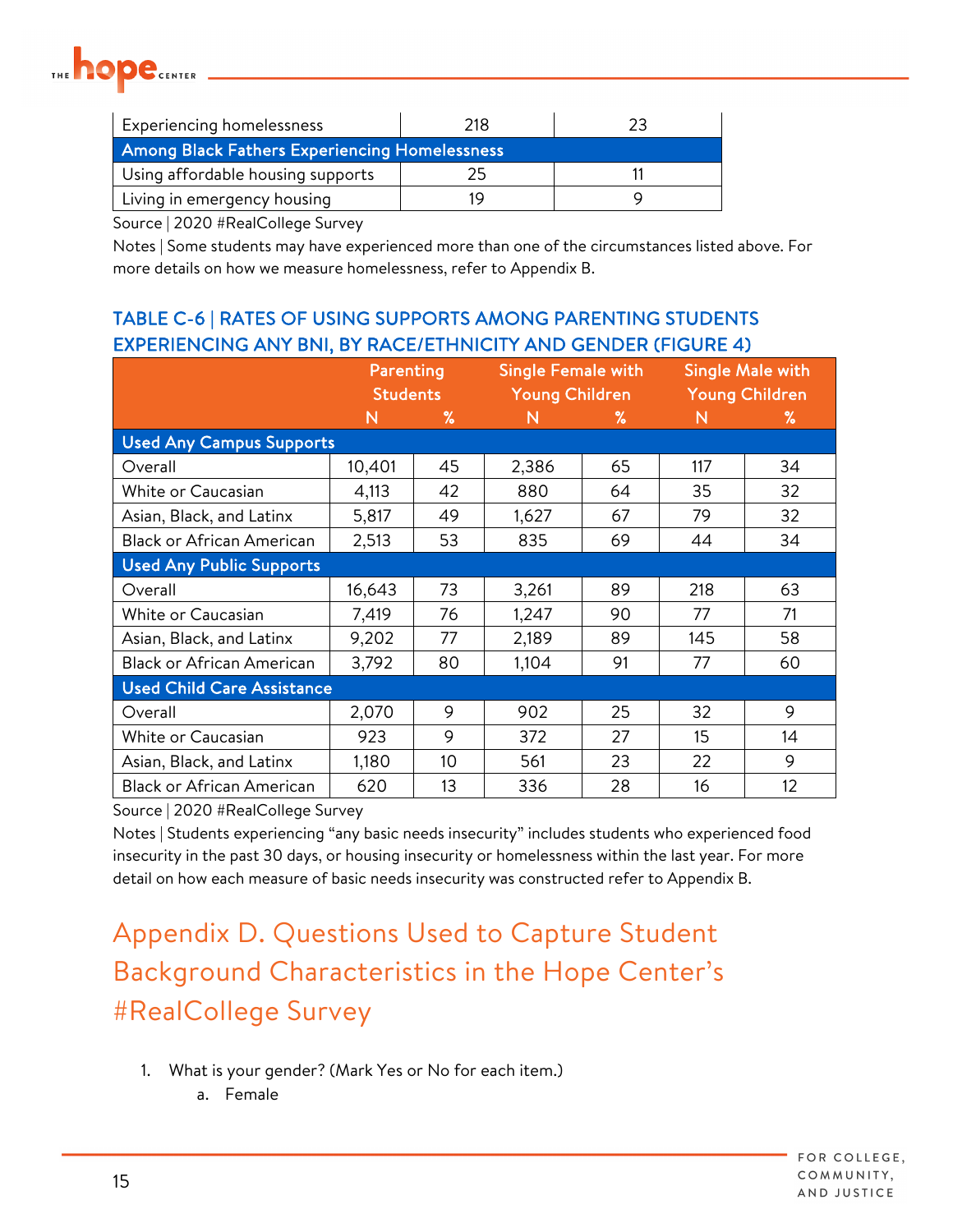

- b. Male
- c. Non-binary/third gender
- d. Prefer to self-describe
- e. Prefer not to answer
- 2. Do you identify as transgender?
	- a. Yes
	- b. No
	- c. Prefer not to answer
- 3. What is your sexual orientation?
	- a. Heterosexual or straight
	- b. Gay or lesbian
	- c. Bisexual
	- d. Prefer to self-describe
	- e. Prefer not to answer
- 4. In what year were you born? (answers by dropdown starting with 2002)
- 5. Are you a U.S. citizen or permanent resident?
	- a. Yes
	- b. No
	- c. Prefer not to answer
- 6. Have you ever served in the U.S. Armed Forces, Military Reserves, or National Guard?
	- a. Yes
	- b. No
	- c. Prefer not to answer
- 7. How do you usually describe your race and/or ethnicity? (Select "Yes" to all that apply if you identify with multiple groups)
	- a. White or Caucasian
	- b. African American or Black
	- c. Middle Eastern or North African or Arab or Arab American
	- d. Southeast Asian
	- e. American Indian or Alaskan Native
	- f. Indigenous
	- g. Hispanic or Latinx/Latina/Latino or Chicanx/Chicana/Chicano
	- h. Pacific Islander or Native Hawaiian
	- i. Other Asian or Asian American
	- j. Other (please specify)
	- k. Prefer not to answer
- 8. What is the highest level of education completed by either of your parents/guardians?
	- a. Eighth grade or lower
	- b. Between 9th and 12th grade (but no high school diploma)
	- c. High school diploma
	- d. GED
	- e. Some college (but no college degree)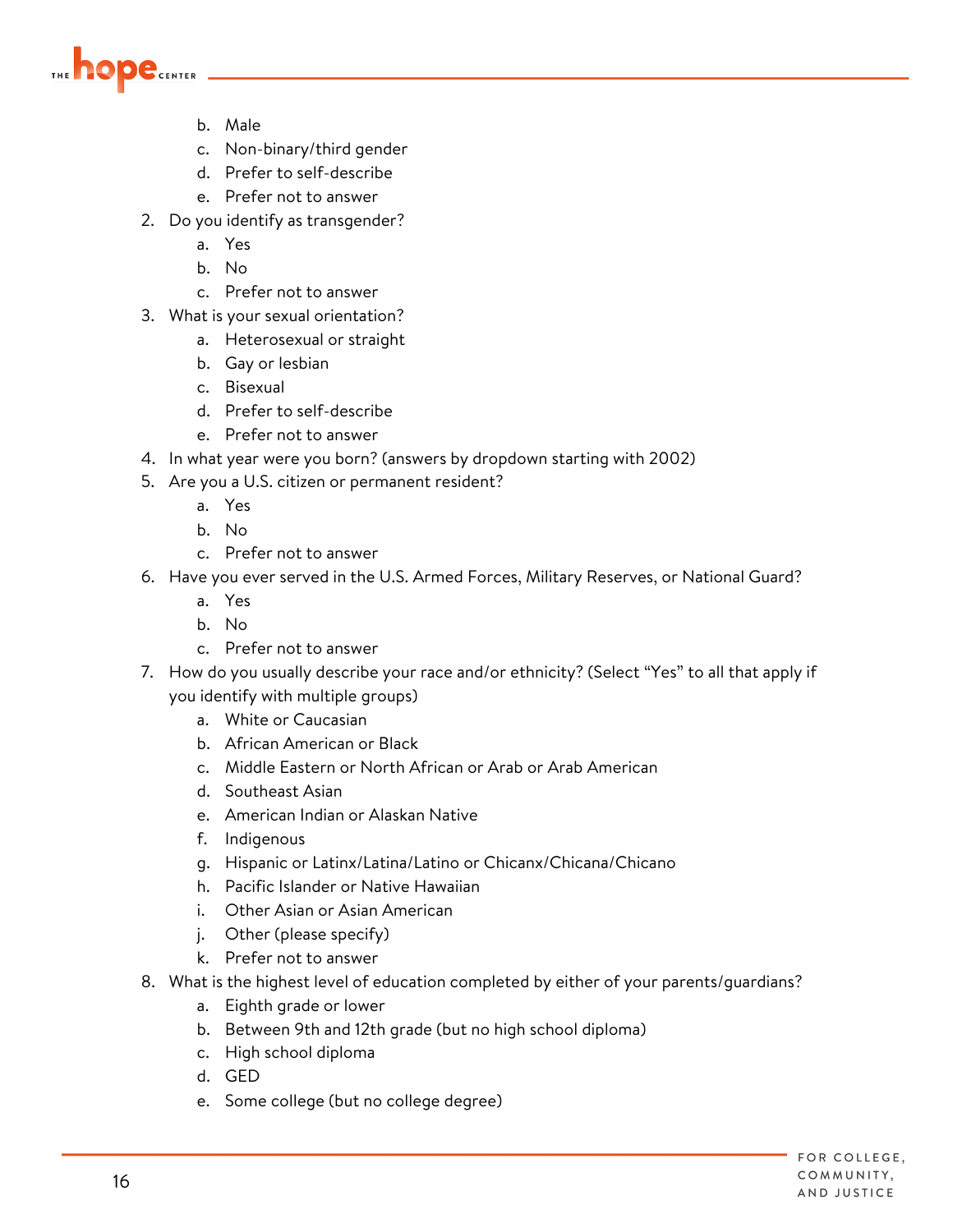

- f. College or trade/vocational certificate
- g. Associate degree
- h. Bachelor's degree
- i. Graduate degree
- j. I don't know
- k. Prefer not to answer
- 9. In the last year, did a parent or guardian claim you as a "dependent" for tax purposes?
	- a. Yes
	- b. No
	- c. I don't know
	- d. Prefer not to answer
- 10. How would you describe your current relationship status?
	- a. Single
	- b. In a relationship
	- c. Married or domestic partnership
	- d. Divorced
	- e. Widowed
	- f. Prefer not to answer
- 11. Do you have a spouse or partner that lives with you?
	- a. Yes
	- b. No
	- c. Prefer not to answer
- 12. Have you ever been in foster care?
	- a. Yes
	- b. No
	- c. Prefer not to answer
- 13. Are you the parent, primary caregiver, or guardian (legal or informal) of any children?
	- a. Yes
	- b. No
- 14. Have you ever been convicted of a crime? (Felony and misdemeanor convictions only. Don't include violations or traffic infractions.)
	- a. Yes
	- b. No
	- c. Prefer not to answer
- 15. Do you have any of the following disabilities or medical conditions? (Mark Yes or No for each item.)
	- a. Cognitive, learning, or neurological disorders/disabilities (dyslexia, ADHD, autism spectrum disorder, epilepsy, etc.)
	- b. Physical disability (speech, sight, mobility, hearing, etc.)
	- c. Chronic illness (asthma, diabetes, autoimmune disorders, cancer, etc.)
	- d. Psychological disorder (depression, anxiety, PTSD, etc.)
	- e. Other: (fill in)